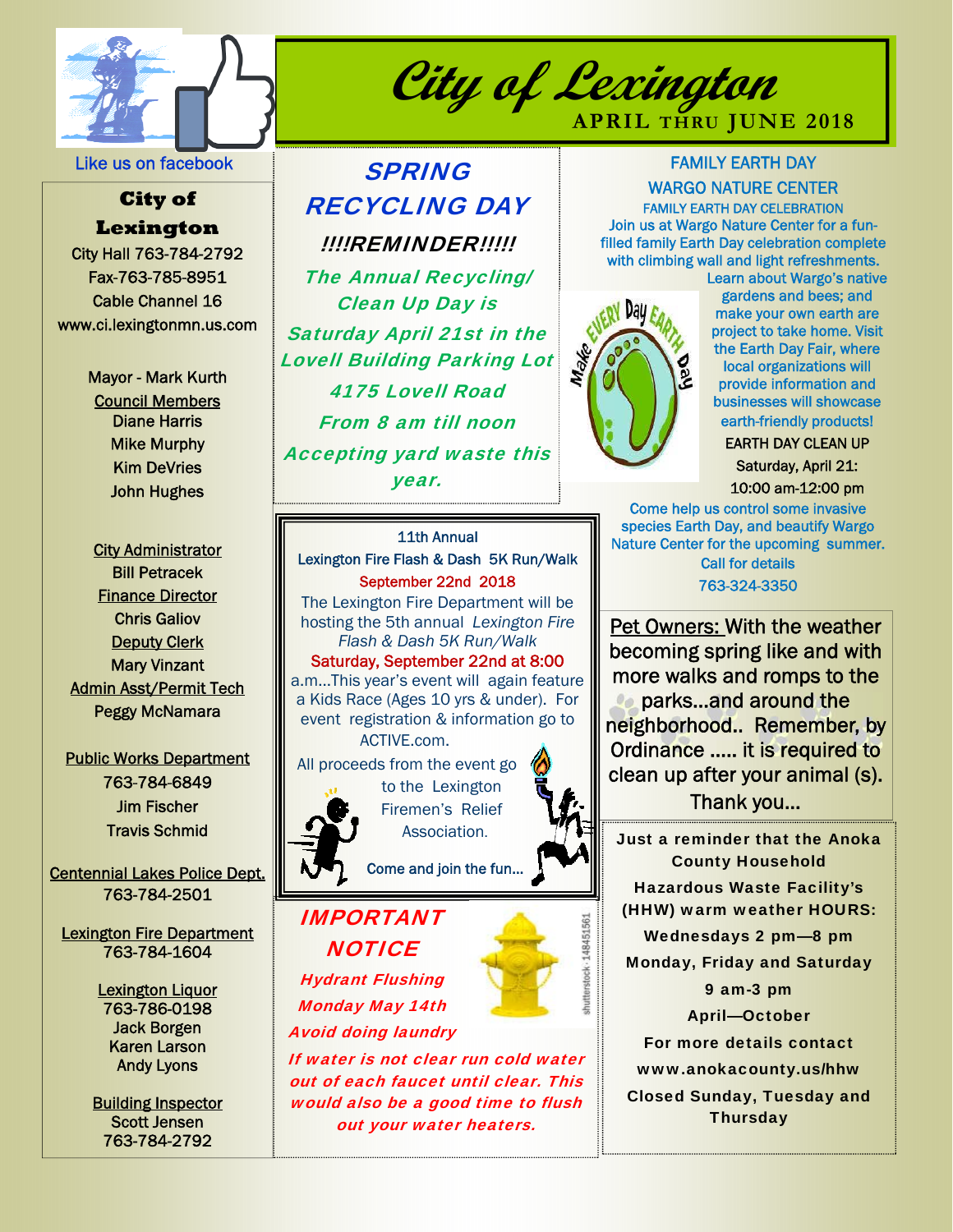City Offices will be CLOSED Friday March 30 Good Friday **Monday** May 28th Memorial Day & Tuesday July 4th

**Streetlight**  etlight | The Communication of the REMEMBER

Independence Day

**Outages**  The City of Lexington has streetlight maintenance contracts with the electric utility company that serves your neighborhood. If you notice that a streetlight is not working, please contact your electric company directly. You may be asked for a pole number.

Connexus: 763-323-2650 Xcel Energy: 800-895-4999



Featuring the following specials: Monday's Club 50+ Special prices for our 50+ customers

Wine Wednesday's 10% off of all wine that is not already on sale

**Thursdays** Top Ten Beers on sale every **Thursday** Best craft beer selection in town. Come in and check it out!

Keep it in the community \$\$\$\$\$\$\$\$\$\$\$\$\$\$\$\$ A portion of profits go into the City's General Fund

### **Master Gardener Plant Sale Fundraiser**

Start your spring gardening shopping early! The University of Minnesota Extension - Anoka County Master Gardener Volunteers will have their

annual fundraising plant sale on Tuesday, May 15 from 3-7 pm and on Wednesday, May 16, from 9:00 am to 1:00 pm at the spacious Anoka Armory, 408 E Main St, Anoka.

> FOR MORE INFORMATION CONTACT: Julie Blomquist TEL. 763-324-3495/FAX 763-755-6950 Julie.Blomquist@co.anoka.mn.us

If someone stops by your house selling anything, they must have a Peddlers/Solicitors License issued by The City of Lexington. Make sure to ask to see their license. If they do not have one they are not allowed to sell in our city.

# Minnesota State High School League's Section 4AAA 2018 Softball Tournament Lexington Memorial Park

I

May<sub>21</sub>

May22 (May23 rain back-up date) May24 (May 25 rain back-up date) May 29 (May 30 rain back-up date) May 31 ( June 1 rain back-up date) Come watch us play !!!!!!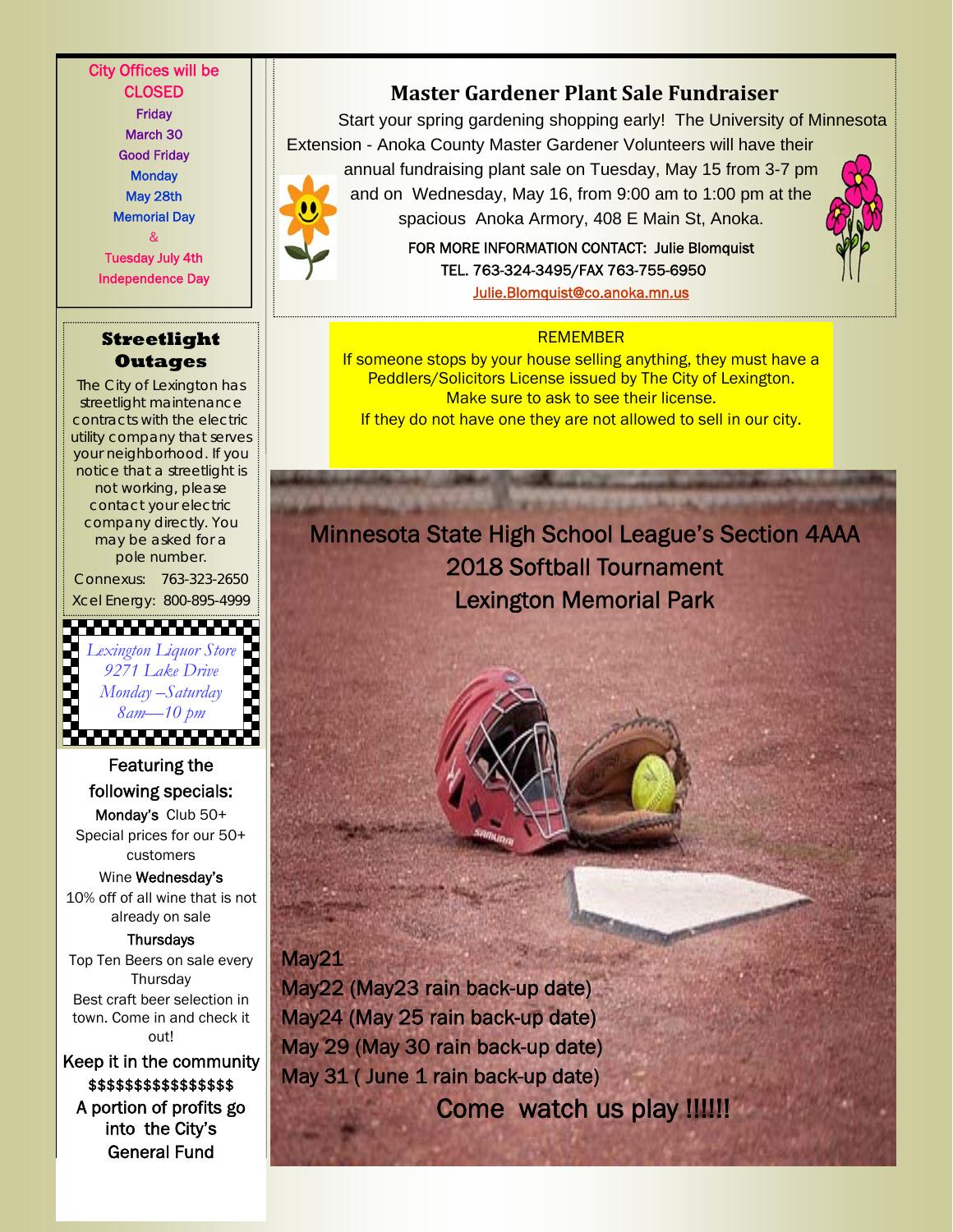# Resolve to Live a "Less-Waste" Lifestyle in 2018

AnokaCounty.us/recycle is all about maximizing reducing, reusing and recycling efforts to live like every day is Earth day.

Earth Day is coming up on April 22st Look for ways to go green and take part in activities and campaigns both locally and nationally ! www.earthday.org/take-action/

There are lots of ways to celebrate Earth Day, but there are even more ways to make the effort to live like every day is Earth Day. Find some tips here. https://www.epa.gov/earthday

#### Here's are a couple of ideas:

#### Item: Plastic Shopping Bags

Problem: They can't go in the recycling bin because they cause problems at recycling sorting facilities. But there are recycling options available to keep them out of the garbage.

Solution: Purchase some durable reusable bags and get rid of the need for plastic bags altogether. For the bags you do get, collect them separately and bring them to drop-off locations to be recycled, or find ways to reuse them. www.plasticfilmrecycling.org/s01/s01dropoff.html

#### Item: Junk Mail

You can recycle junk mail, but you can also avoid getting it. Take your name off of junk mail lists to reduce the amount of paper you receive.

www.rethinkrecycling.com/residents/materials-name/junk-mail

#### Moving Towards 75 Percent

The state of Minnesota has set a goal of 75 percent recycling by 2030. The current recycling rate is about 47 percent, so there's more work to be done! Use your plan to reduce as a springboard into greening even more in your home. Get some tips on how to improve your recycling and use your county resources to get the most out of your recycling program while reducing the non-recyclable items you end up with.

#### About RethinkRecycling.com

Minnesotans recycle over 2.3 million tons of paper, glass, metals, plastics, yard waste, and more each year, which create new products, such as cans, cardboard, newspaper, carpet, clothing, furniture, and much more. RethinkRecycling.com, provided by the Solid Waste Management Coordinating Board, is your go-to guide for waste and recycling in the Twin Cities.







**Page 3**